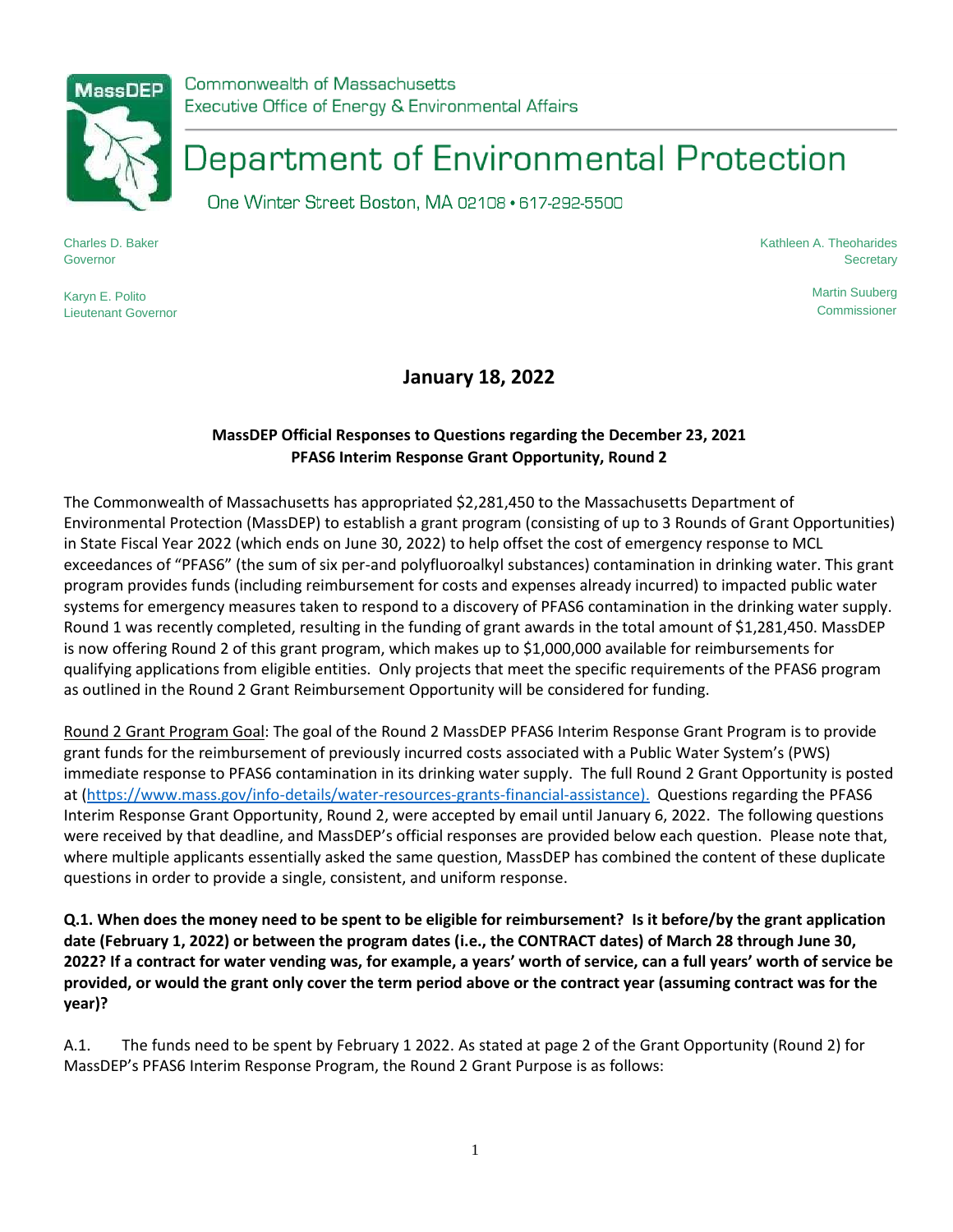### **Grant purpose: The goal of this program is to provide grant funds for reimbursement of previously incurred costs, associated with a Public Water System's (PWS) immediate response to PFAS6 contamination in its drinking water supply.**

As noted in **the Evaluation Criteria section**, "this is a **reimbursement** grant program based upon presentation of eligible costs by Eligible Applicants to address PFAS6 contamination on an interim, emergency basis. Eligible applicants will receive funding [for]

[e]ligible expenses [that] are already incurred to be submitted for reimbursement" (Grant Opportunity, page 4).

### Therefore, the Round 2 Application requires eligible applicants to submit **"Documentation detailing eligible reimbursement costs incurred up to and including the application date (i.e., through the February 1, 2022 application deadline**.)"

With respect to the water vending services contract, the reimbursement of the eligible expenses will be for those costs incurred as of the Round 2 application deadline, which is February 1, 2022.

#### **Q.2. Does this eliminate the funding being used for design services (say up to 25-30% design for example which could be done in the timeframe of the grant) as being considered excluded as new work?**

A. 2. The "planning, design, or construction of new or reconfigured drinking water treatment facilities" are ineligible expenses for the PFAS6 Interim Response Grants, Round 2. (see Grant Opportunity, page 3)

In addition, as stated above in A.1., the reimbursement is for costs incurred up to the date of application submittal, February 1, 2022. Applications or invoices submitted for projected contractual costs or for work that has not actually been completed by February 1, 2022 will not be considered.

#### Q.3. **Can this grant program funding be used to investigate the depth of a plume of PFAS**?

A.3. No. As noted in A.1., the purpose of this grant program is to provide reimbursement for previously incurred costs associated with the immediate emergency response of a PWS to a discovery of PFAS6 contamination in the drinking water supply. Investigation activities regarding known PFAS6 contamination are not eligible for reimbursement through this grant program. See Grant opportunity, page 3 (Ineligible Costs include: "Pilot studies or other investigations that will lead to permanent resolution of the PFAS6 contamination problem.")

#### **Q.4. A Community PWS took immediate action after detection of PFAS in the finished water at one of their water treatment plants. They had GAC filters on-site but the media was 8 years old and exhausted. They designed, bid, and completed the replacement of the GAC in one of their GAC filters, and are now non-detect for PFAS6. Would this be an eligible reimbursement for the PFAS6 Interim Response grant?**

A.4. No, this work is ineligible for reimbursement. Ineligible activities (Grant Opportunity, Page 3) include:

- Planning, design, or construction of new or reconfigured drinking water treatment facilities and
- Expenses relating to ongoing maintenance and treatment at drinking water facilities (whether or not related to PFAS6 treatment)

**Q.5. Last year a Community PWS hired an engineering company to generate a contingency plan for both temporary and long term PFAS6 treatment. Would this be eligible for PFAS6 Interim Response Grant, Round 2? The PWS did have an MCL exceedance last summer (not an NON – just one month above the MCL) at one of its treatment plants.**